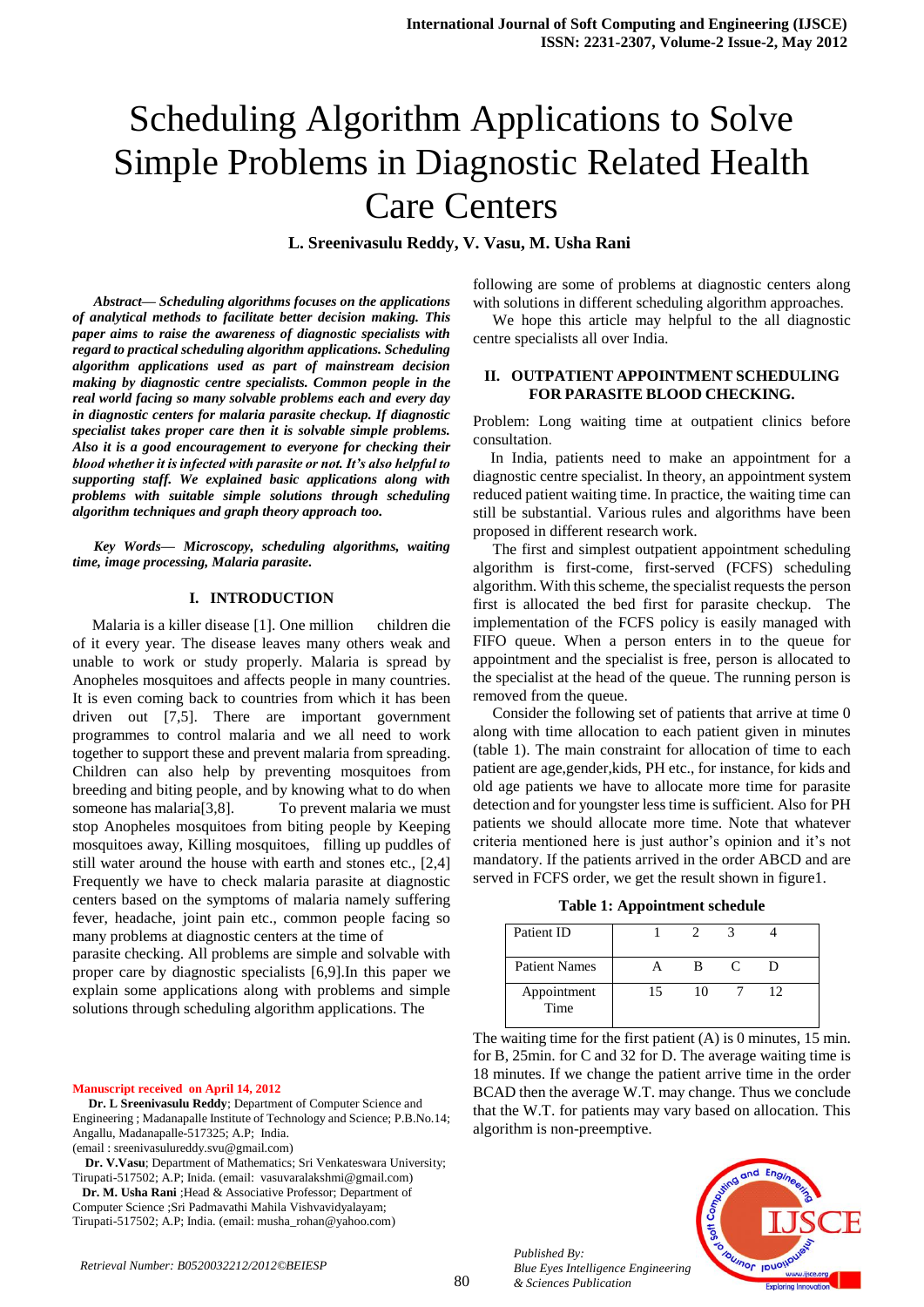# **Scheduling Algorithm Applications to Solve Simple Problems in Diagnostic Related Health Care Centers**



# **Figure 1**

Once the specialist has been allocated time to a patient, then that patient keeps the specialist until the patient releases the specialist either by completing the total work or by requiring one more patient.

 In shortest job first scheduling algorithm, when the specialist available then we allocate patient in such a way that patient having less time allocation in the appointment. In this case, patient having less time in appointment can complete parasite checkup process early. Also the average waiting time decreased when compared to FCFS.

 In priority scheduling algorithm, we have to give priority to patients appointments for parasite checking based on the some criteria namely age, gender, PH etc., for instance, the first priority goes to old aged people, second priority goes to kids etc., consider the patient appointment schedule along with priority as shown in table 2.

 In the table 2, low numbering system represents high priority. In this case we can justify all kinds of people due to priority. Based on the priority from the table 2, the patients arrived in the order RSPQ and the average waiting time is 19.7 minutes. The average time may increases or decreased when compared to previous methods but the priority is the key role.

| Patients  | P  |  | R  |    |  |  |  |  |
|-----------|----|--|----|----|--|--|--|--|
| App. time | 10 |  | 15 | 12 |  |  |  |  |
| Priority  |    |  |    |    |  |  |  |  |
| T 1 1 2   |    |  |    |    |  |  |  |  |

| anı<br>ı |  |
|----------|--|
|----------|--|

 The Round Robin algorithm is designed especially for time sharing system. RR is similar to FCFS but preemption is added to switch between patients. A small unit of time called time quantum is defined. In process of parasite checking, there so many steps namely taking blood from the person, preparing blood smear, analysis of smear in microscope and final interpretation etc.,. In all previous algorithms we have to do all these steps within time allocation of patient. Wasting of time is possible while using above discussed algorithms between each step of parasite checking. In this method we can avoid wasting of time between each step. In this case, we have give break to patient between each step namely time quantum so that simultaneously we can do work with more than one patient at a time. This leads to saving patient, specialist time and possibility of testing more patients. Here we can minimize average waiting time of patients. The RR algorithm is preemptive i.e., repetition of same patient (as shown in fig.2). In the following chart, the time quantum is 5 minutes.



## **Figure 2**

In summary, the above discussed algorithms having merits as well as demerits but the best suitable algorithm is Round Robin algorithm.

# **III. BED ALLOCATION BY SPECIALTIES**

Problem: overflow of patients in wards

 The demand of diagnostic centre inpatient bed by medical specialties changes according to patient's volume over time. With no adjustments to the allocation of beds, the growing mismatch will result in unnecessary patients overflow. This will lead to poorer patient care and longer bed waiting time. Hence diagnostic center specialist need to periodically review their bed allocation by specialties.

 Under the normal situation a patient may utilize a bed in only the following sequence so that we can avoid overflow of patients in wards.

- (i) If the bed can't be granted immediately (for instance, if the bed is being used by another patient) then the patient must wait until it can acquire the bed
- (ii) The patient released the bed after the final interpretation based on specialist permission.
- (iii) The patient can utilize the bed properly.

 The overflow of patients in wards problem can be described more precisely in terms of digraph (figure 3) The graph consists of a set of vertices V and a set of edges E. the vertex set V consists of different types of nodes  $B = {B_1, B_2, B_3, \ldots, B_m}$  and  $P = {P_1, P_2, P_3, \ldots, P_n}$ . A directed edge  $P_j \longrightarrow B_i$  is called a request edge and a

directed edge  $B_i \longrightarrow P_j$  is called an allotment edge.

 To illustrate this concept, let us take five patients and three beds in different wards. Patient  $P_1$  is waiting for the bed  $B_1$ , which is allocated to patient  $P_2$ . Patients P2 and  $P_5$  requesting Bed  $B_2$  which is held by  $P_3$ ,  $P_4$  and  $P_3$  requesting third bed which allocated to  $P_1$  and so on. In all cases there is a no proper allotment of bed to patients leads to overflow of patients in wards. In this case, a cycle in the graph is necessary condition for the existence of overflow of patients in wards. From figure3, we have a cycle

P1->B1->P2->B2->P3->B3->P1



 Now our aim to suggest a method to reduce/avoid overflow of patients in wards. This can be achieved by using digraph without cycle (fig.4).



*Published By:*

*& Sciences Publication*